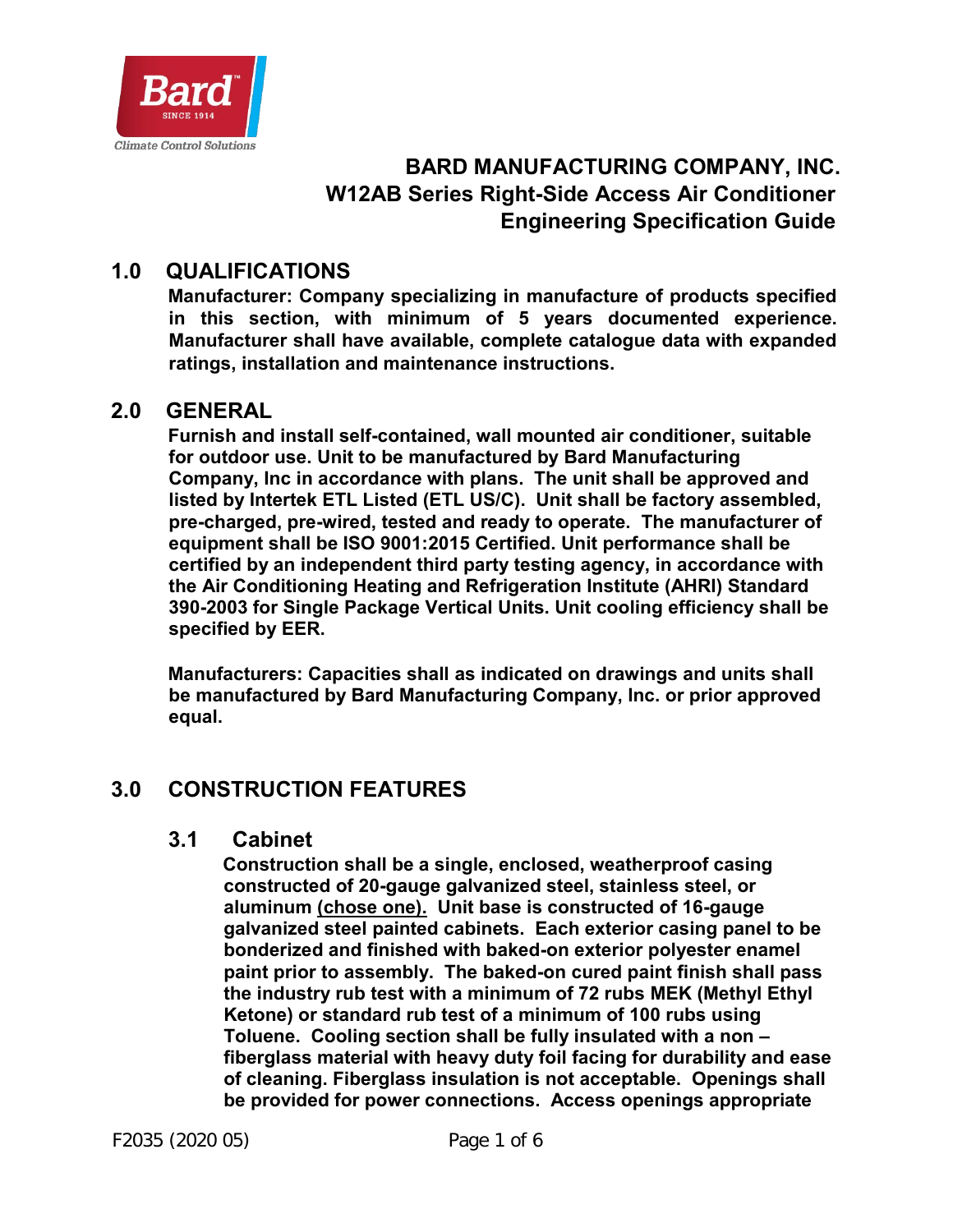**for outside structure to all fan motors and compressor for making repairs and for removing internal components without removing unit from its permanent installation. Fresh air intake and outdoor coil shall be protected from intrusions by a sturdy metal grating with less than 1/4 inch openings.** 

**Colors (Select One) Beige (standard) White Gray Desert Brown Dark Bronze Painted cabinet construction shall be a minimum of 20 gauge Zinc coated steel, painted units shall have baked on paint, designed and tested to withstand 1000 hours of salt spray test per ASTM B117-03.**

#### **3.2 Drain Pan**

**Drain pan shall be constructed of 20-gauge galvanized steel, bonderized and finished with baked-on exterior polyester enamel paint.** 

#### **3.3 Insulation**

**Insulation shall be non-fiberglass material with foil faced for ease of cleaning. Insulation materials used shall not contain fiberglass or formaldehyde.** 

#### **3.4 Mounting Brackets**

 **Full-length side mounting brackets shall be an integral part of the cabinet. Bottom mounting bracket shall be provided.** 

## **4.0 REFRIGERATION SYSTEM**

**All models shall use a high efficiency hermetic scroll compressor. The compressor shall be covered by a 5-year parts warranty. The refrigeration circuit shall be equipped with factory installed high and low pressure controls, suction and liquid access valves, compressor control module and liquid line filter dryer. A refrigerate metering device is included. Compressor shall be mounted on rubber grommets. Unit shall be provided with R-410A (HFC) non-ozone depleting refrigerant.** 

## **4.1 Outdoor Section**

**The condenser coil shall be constructed of aluminum plate fins mechanically bonded to seamless copper tubes. The condenser fan, motor and shroud shall be of slide out configuration for easy access. Condenser fan motor shall be enclosed casing with ball bearings. Open winding motors are not accepted.**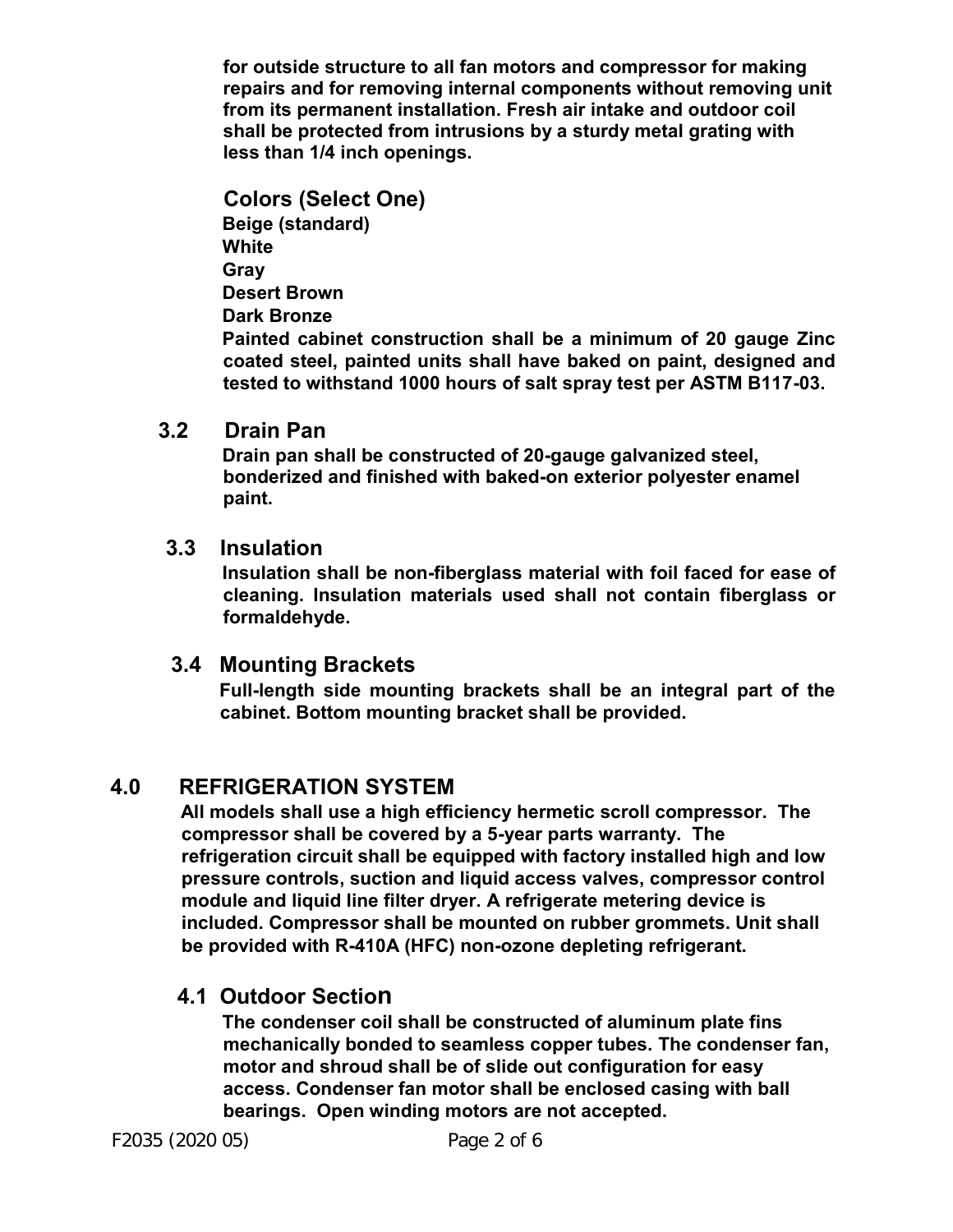#### **4.2 Indoor Section**

**The evaporator coil shall constructed of aluminum fins mechanically bonded to seamless copper tubes. Aluminum fins shall have a hydrophilic coatings, to aid in condensate drainage, inhibit mold growth and protect aluminum fins from oxidation. 5 speed indoor blower motor shall be twin wheels with forward curve blades. Motor shall be high efficiency ECM with overload protection.** 

# **5.0 ELECTRICAL COMPONENTS**

**Electrical components are easily accessible for routine inspection and maintenance through front service panels. Circuit breaker is standard on all 208/230-volt models equipped with electric heat. Circuit breaker disconnect access is through lockable access panel.** 

## **5.1 Control Circuit**

**.** 

**The internal control circuit shall consist of a current limiting 24VAC type transformer with resettable circuit. Auto reset high pressure switch and auto reset low pressure switch shall standard, compressor control module with adjustable voltage protection and adjustable delay on make and break shall be standard. To prevent rapid compressor short cycling, a five minute time delay circuit shall be factory installed. A low-pressure bypass shall be factory installed to prevent nuisance tripping during low temperature start-up.** 

# **6.0 COOLING OPTIONS**

## **6.1 Standard Cooling**

**The air conditioner shall function with standard cooling sensible and latent capacities.** 

## **6.2 Balanced ClimateTM**

**The air conditioner shall function with enhanced latent capacity when BALANCED CLIMATETM cooling mode is enabled. Unit shall include Y1 and Y2 low voltage terminal connections. A 2 stage thermostat shall be capable of operating balanced Climate. Stage 1 cooling will operation with a preprogramed and fully tested reduced fan speed. The reduction in fan speed increases latent capacity and reduces sensible capacity for increased runtime and increased latent capacity. If the 2 stage thermostat call for second stage cooling, the unit shall shift to high speed blower and standard operation. Balanced Climate is achieved with a single stage compressor. Expanded rating in balanced climate mode shall be provide at time of submittal, and full factory performance data shall be available upon request. .**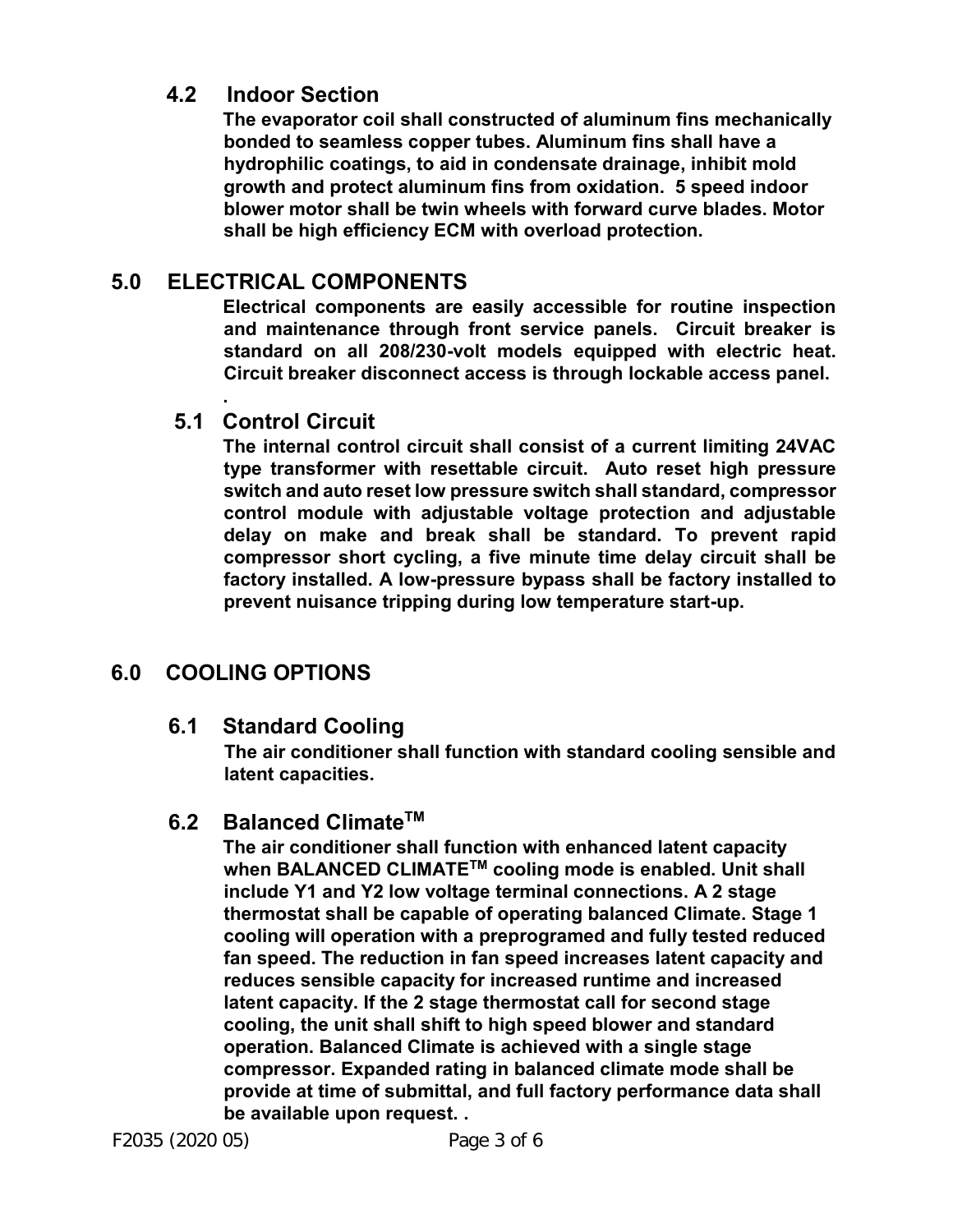## **7.0 HEATING OPTIONS (Select One)**

#### **7.1 None**

#### **7.2 Electric Heat**

**The air conditioner shall have a factory electric resistance heater available, designed specifically for application in the W12AB Series air conditioner. Heater shall include automatic limit safety controls.** 

## **8.0 VENTILATION OPTIONS (Select One)**

**W12AB models are designed to provide optional ventilation packages to meet all of your ventilation and indoor air quality requirements. All ventilation packages are factory or field installed, and easily removable for service.** 

**Units shall include an independent ventilation low voltage terminal connection, allowing for a independent 24v signal provided by controls to operate the ventilation package. No additional field installed relays shall be required to provide independent ventilation. Ventilation shall be deenergized during unoccupied hours unless otherwise specified. Only one ventilation package shall be provide and must be specified** 

## **8.1 Barometric Fresh Air Damper (X)**

 **Damper provided with multiple pin positions, each pin position shall allow damper to open to that pin, whenever the supply blower is energized. The will fall shut when supply fan is deenergized. Damper shall be shipped in closed position. No exhaust path is provided in the unit. If no ventilation package is specified, this option shall be provided.** 

 **8.2 Blank Off Plate (B) OPTIONAL**

**A blank off plate covers the air inlet openings that restrict any outside air from entering the unit. The blank off plate should be utilized in applications where outside air is not required to be mixed with the conditioned air.** 

# **8.3 Commercial Room Ventilator – (V) OPTIONAL Modulating damper control The built-in commercial room ventilator is internally mounted and**

**allows outside ventilation air, up to 50% of the total air flow rating of the unit, to be introduced through the air inlet openings. It includes a**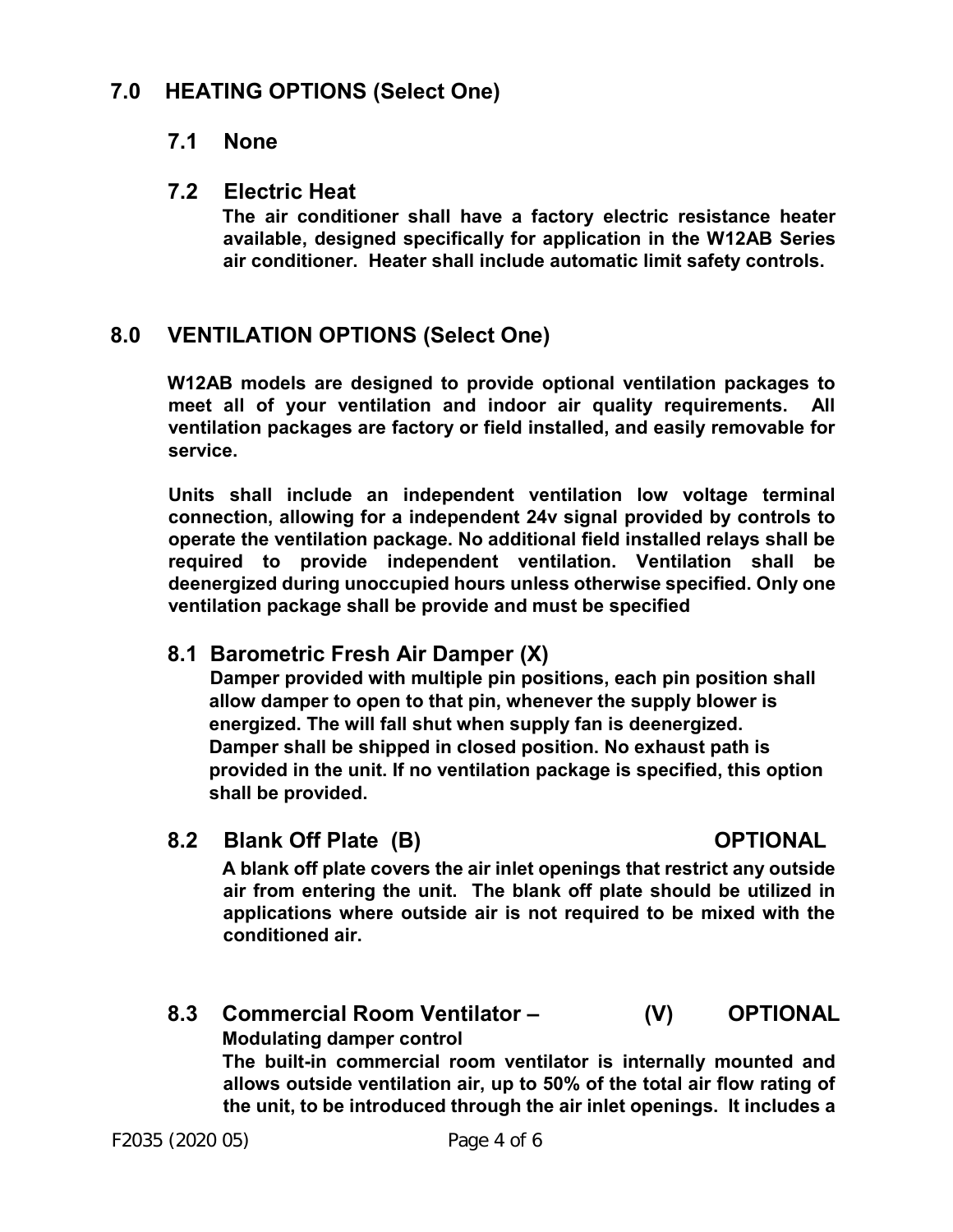**built-in exhaust air damper. The damper shall accept a 24v on/off signal, 0-10v signal for modulation based on control input. Unit complies with ANSI/ASHRAE Standard 62.1 Ventilation for Acceptable Air Quality.** 

#### **8.4 Economizer OPTIONAL**

**The Economizer is internally mounted and allows outside air to be used for free-cooling when temperature and humidity conditions are favorable. The amount of exhaust air varies in response to the system controls and settings defined by the user. It includes a built in exhaust air damper. The economizer is designed to provide free cooling when outside conditions are cool and dry enough to satisfy cooling requirements without operating the compressor, providing lower operating costs while extending the life of the compressor.** 

#### **Standard Features:**

- **Fully modulating**
- **Honeywell hi-torque 44 lb.-in. actuator**
- **Simple single blade design**
- **Positive shut-off with non-stick gaskets**
- **Electronic Enthalpy sensor**
- **Honeywell JADE electronic economizer module with precision settings and diagnostics**

## **9.0 FILTER OPTIONS - (Select One)**

 **Filters shall be Minimum Efficiency Reporting Value of MERV 8 per ASHRAE standard 52.2. Filters shall be readily available commercial sizes** 

- **9.1 1" Fiberglass**
- **9.2 2" Pleated MERV 8**
- **9.3 1" Washable**

## **10.0 UNIT CONTROL OPTIONS**

- **10.1 Low ambient control**
- **10.2 Alarm Relay**